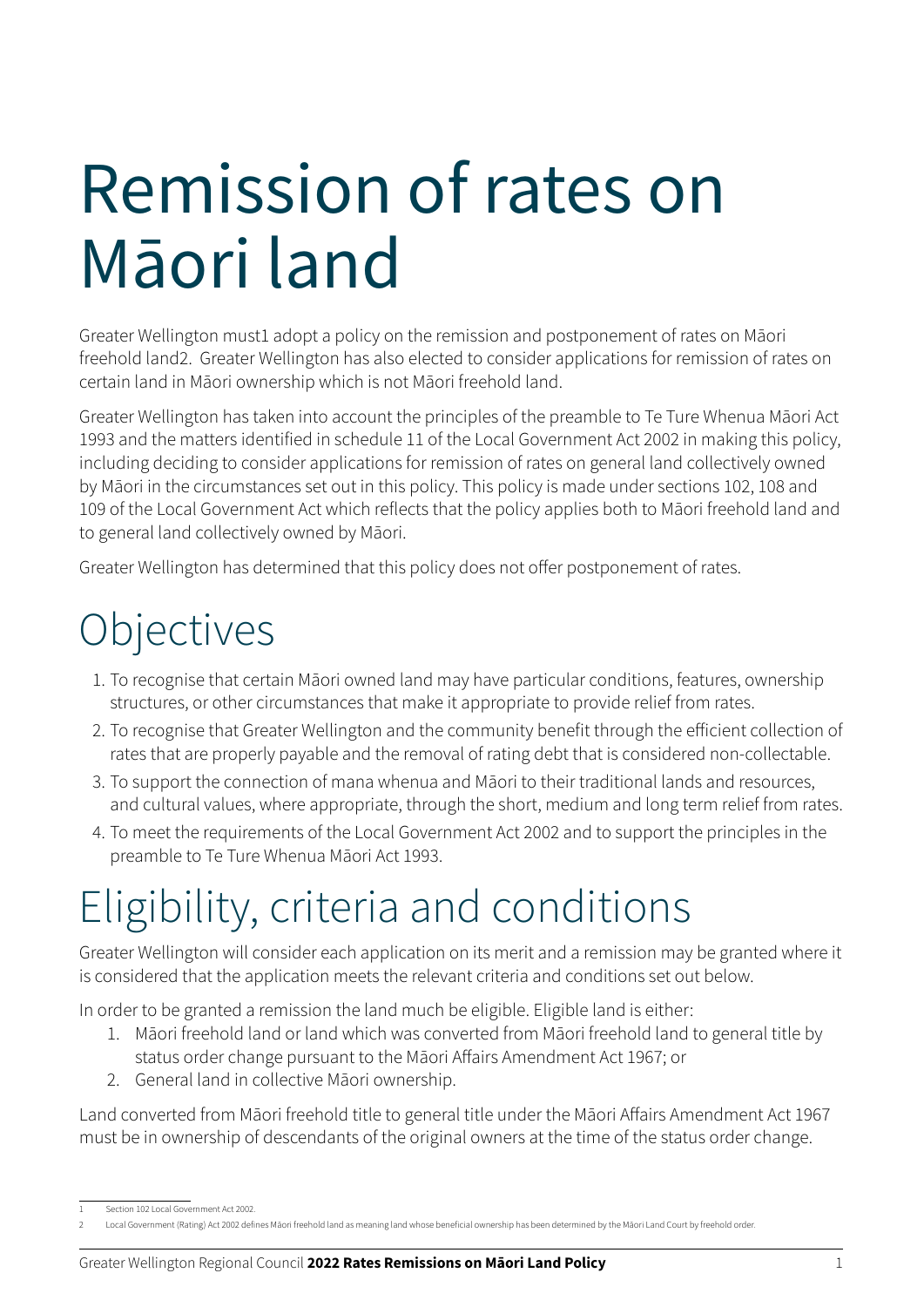Land in collective Māori ownership is land owned by Māori which:

- 1. was transferred to a Post-Settlement Governance Entity from the Crown as the result of a Treaty settlement, where no rates had been due to Greater Wellington prior to the transfer and the land is not currently generating a commercial return, and will not generate a commercial return in the financial year the remission is applied for; or
- 2. is held for:
	- a. The protection of wāhi tapu or other cultural values intrinsic to the land; or
	- b. Providing economic, cultural or infrastructure support for marae (including papakainga housing); or
	- c. Educational, cultural or community purposes; or
- 3. satisfies the benefits requirements for land under development in section 114A of the Local Government (Rating Act) 2002.

And is owned by:

- a. One of Greater Wellington's six mana whenua partner organisations
- b. A Post-Settlement Governance Entity whose settlement is affiliated with the Wellington region
- c. An entity representing hapū, whānau or mātāwaka interests in the region
- d. A marae trust or other charitable organisation/incorporated society associated with marae.

#### Criteria

Greater Wellington will give a remission of up to 100 percent of all rates due for eligible land for the years for which it is granted based on the extent to which the remission of rates will meet at least one of the following criteria:

- 1. Support the use of the land by owners for traditional purposes
- 2. Support the relationship of Māori and their culture and traditions with their ancestral lands
- 3. Avoid further alienation of Māori freehold land
- 4. Facilitate any wish of the owners to develop the land for economic use
- 5. Recognise and take account of the presence of wāhi tapu that may affect the use of the land for other purposes
- 6. Recognise and take account of the importance of the land in providing economic and infrastructure support for marae and associated papakāinga housing (whether on the land or elsewhere)
- 7. Recognise and take account of the importance of the land for community goals relating to:
	- a. The preservation of the natural character of the coastal environment
	- b. The protection of outstanding natural features
	- c. The protection of significant indigenous vegetation and significant habitats of indigenous fauna
- 8. Recognise the level of community services provided to the land and its occupiers
- 9. Recognise matters related to the physical accessibility of the land